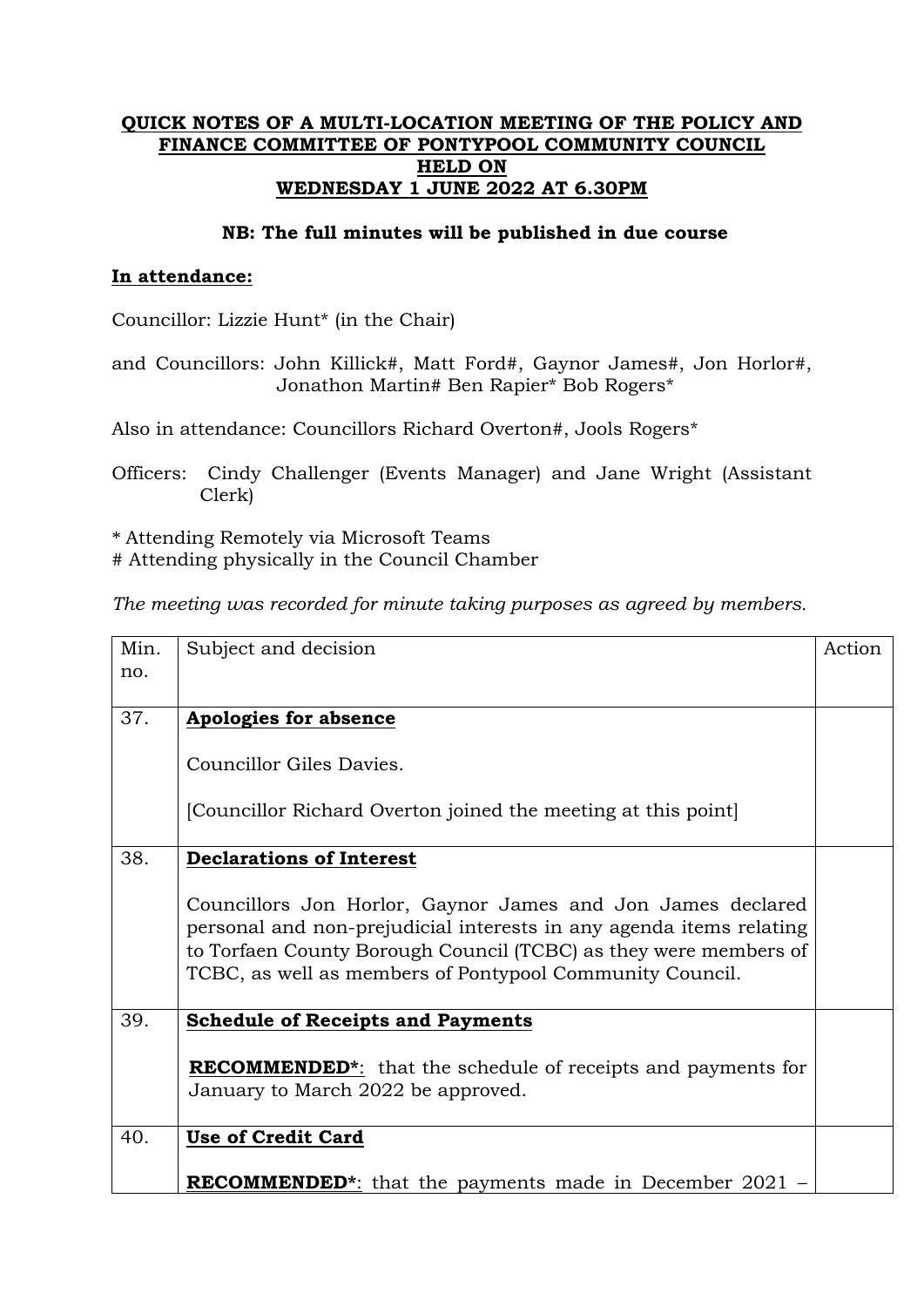|     | March 2022 with the Council's credit card, shown in the report, be<br>approved.                                                                                                                                                                                                                                                                                                                                                                                                                                                                                                                                     |  |
|-----|---------------------------------------------------------------------------------------------------------------------------------------------------------------------------------------------------------------------------------------------------------------------------------------------------------------------------------------------------------------------------------------------------------------------------------------------------------------------------------------------------------------------------------------------------------------------------------------------------------------------|--|
| 41. | <b>Request for additional Credit Cards</b>                                                                                                                                                                                                                                                                                                                                                                                                                                                                                                                                                                          |  |
|     | The Committee received a report on authorisation for the<br>(Temporary) Clerk & Finance Manager to have a credit card issued<br>for business use of the council with specified spend limits.                                                                                                                                                                                                                                                                                                                                                                                                                        |  |
|     | <b>RECOMMENDED</b> <sup>*</sup> : that the committee agree to additional credit<br>cards being issued with spend limits as detailed:<br>The (Temporary) Clerk - $£5000$ spend limit<br>• Finance Manager - $£1000$ spend limit                                                                                                                                                                                                                                                                                                                                                                                      |  |
| 42. | <b>Financial Budget Comparison (Monitoring Report)</b>                                                                                                                                                                                                                                                                                                                                                                                                                                                                                                                                                              |  |
|     | <b>RECOMMENDED</b> <sup>*</sup> : that the financial monitoring report to the end of<br>March 2022 be approved and the information outlined by the<br>Accountant be noted as well as the action proposed by the Chair and<br>Vice-Chair of Policy & Finance.                                                                                                                                                                                                                                                                                                                                                        |  |
| 43. | <b>Reserves</b>                                                                                                                                                                                                                                                                                                                                                                                                                                                                                                                                                                                                     |  |
|     | <b>RECOMMENDED*:</b><br>that an amount of £5,000 be transferred as at $31.03.2022$ , to the<br>(i)<br>earmarked Election Expenses reserve to meet the Torfaen County<br>Borough Council administrative costs, as in previous years,<br>associated with future Community Council elections.<br>(ii) that a further £5,000 be transferred as at $31.03.2022$ to the<br>earmarked Twinning Youth Festival Reserve and that this<br>amount, together with the previous balance be used toward<br>future Twinning expenditure in 2024.                                                                                   |  |
| 44. | <b>Torfaen</b><br>Community & Volunteer Awards 2022                                                                                                                                                                                                                                                                                                                                                                                                                                                                                                                                                                 |  |
|     | (TCVA)<br>The Chair informed the meeting that the Policy & Finance Committee<br>had already agreed to sponsor a Gold Torfaen Community and<br>Volunteer Award; the Committee now needed to decide on a category<br>to sponsor. The confirmed cost of this award was £550.00.<br><b>RECOMMENDED:</b> (i) that if still available the Council sponsor the<br>Trustee Volunteer of the Year as their gold award, if that category is<br>no longer available then Arts, Culture & Heritage Volunteer or Group<br>of the year would be their second choice followed by Civic Award of<br>the Year as their third choice. |  |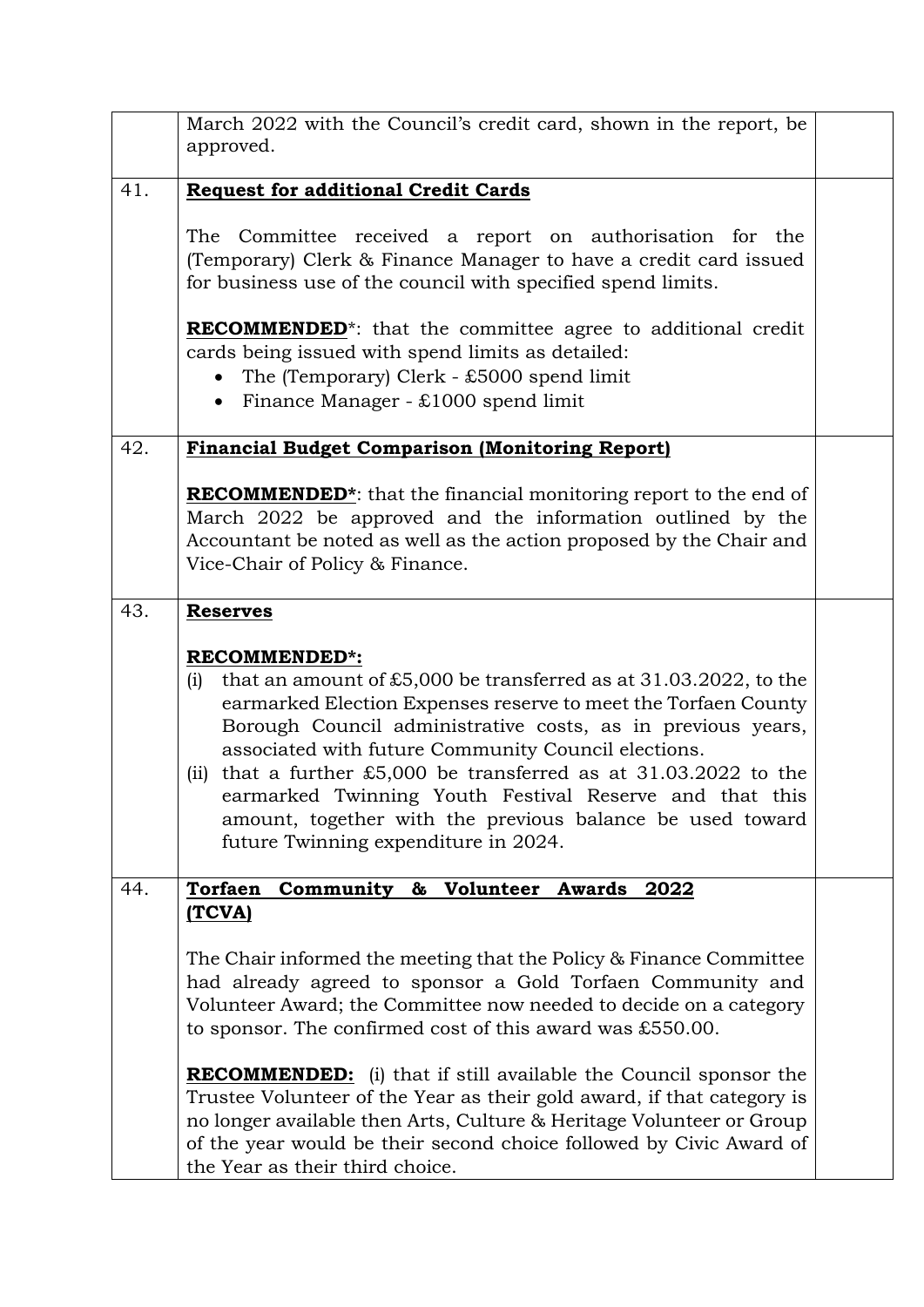|     | (ii) that an item be placed on Council to nominate                                 |  |  |
|-----|------------------------------------------------------------------------------------|--|--|
|     | a representative(s) to attend the event as part of the sponsorship                 |  |  |
|     | package.                                                                           |  |  |
|     |                                                                                    |  |  |
|     |                                                                                    |  |  |
| 45. | Junior Sponsorship                                                                 |  |  |
|     |                                                                                    |  |  |
|     | <b>RECOMMENDED*:</b>                                                               |  |  |
|     | (i) that $\text{\pounds}1000.00$ Junior sponsorship be awarded to each of the      |  |  |
|     | following teams:                                                                   |  |  |
|     | Garndiffaith RFC<br>(a)                                                            |  |  |
|     | (b) Fairfield United Junior                                                        |  |  |
|     | Griffithstown Junior AFC<br>(c)                                                    |  |  |
|     | New Inn Junior and Youth AFC<br>(d)                                                |  |  |
|     | Talywain RFC<br>(e)                                                                |  |  |
|     | Cwmffrwdoer FC<br>(f)                                                              |  |  |
|     | and (ii) an Officer(s) contact the Community Chest Sport Grant team                |  |  |
|     | at TCBC as they have a full list of sporting group; this item to be                |  |  |
|     | considered further at the next $P \& F$ meeting.                                   |  |  |
|     |                                                                                    |  |  |
| 46. | <b>CCTV</b>                                                                        |  |  |
|     |                                                                                    |  |  |
|     | <b>RECOMMENDED<sup>*</sup>:</b> that the Council pay the CCTV costs for this       |  |  |
|     | year only subject to Council approval at a cost of $\text{\pounds}2,040.00$        |  |  |
|     | including vat.                                                                     |  |  |
|     |                                                                                    |  |  |
| 47. | <b>Local Voluntary Funding</b>                                                     |  |  |
|     |                                                                                    |  |  |
|     | The committee considered the following LVF applications (noting that               |  |  |
|     | all LVF applications had been checked by the F&E Manager):                         |  |  |
|     |                                                                                    |  |  |
|     | Cllr L. Clarkson                                                                   |  |  |
|     | Garndiffaith RFC - $\text{\pounds}100.00$ (Support with costs of centenary kit for |  |  |
|     | adult team                                                                         |  |  |
|     |                                                                                    |  |  |
|     | Local Government Act (Miscellaneous Provisions) Act 1976, s.19                     |  |  |
|     |                                                                                    |  |  |
|     | Cllr G. Davies                                                                     |  |  |
|     | Garndiffaith RFC - $\text{\pounds}100.00$ (support with costs of centenary kit for |  |  |
|     | adult team                                                                         |  |  |
|     | Local Government Act (Miscellaneous Provisions) Act 1976, s.19                     |  |  |
|     |                                                                                    |  |  |
|     | <b>RESOLVED:</b> that the LVF applications above be approved.                      |  |  |
|     |                                                                                    |  |  |
|     |                                                                                    |  |  |
| 48. | <b>Financial Requests</b>                                                          |  |  |
|     |                                                                                    |  |  |
|     | The Chair stated that the Committee had received requests from the                 |  |  |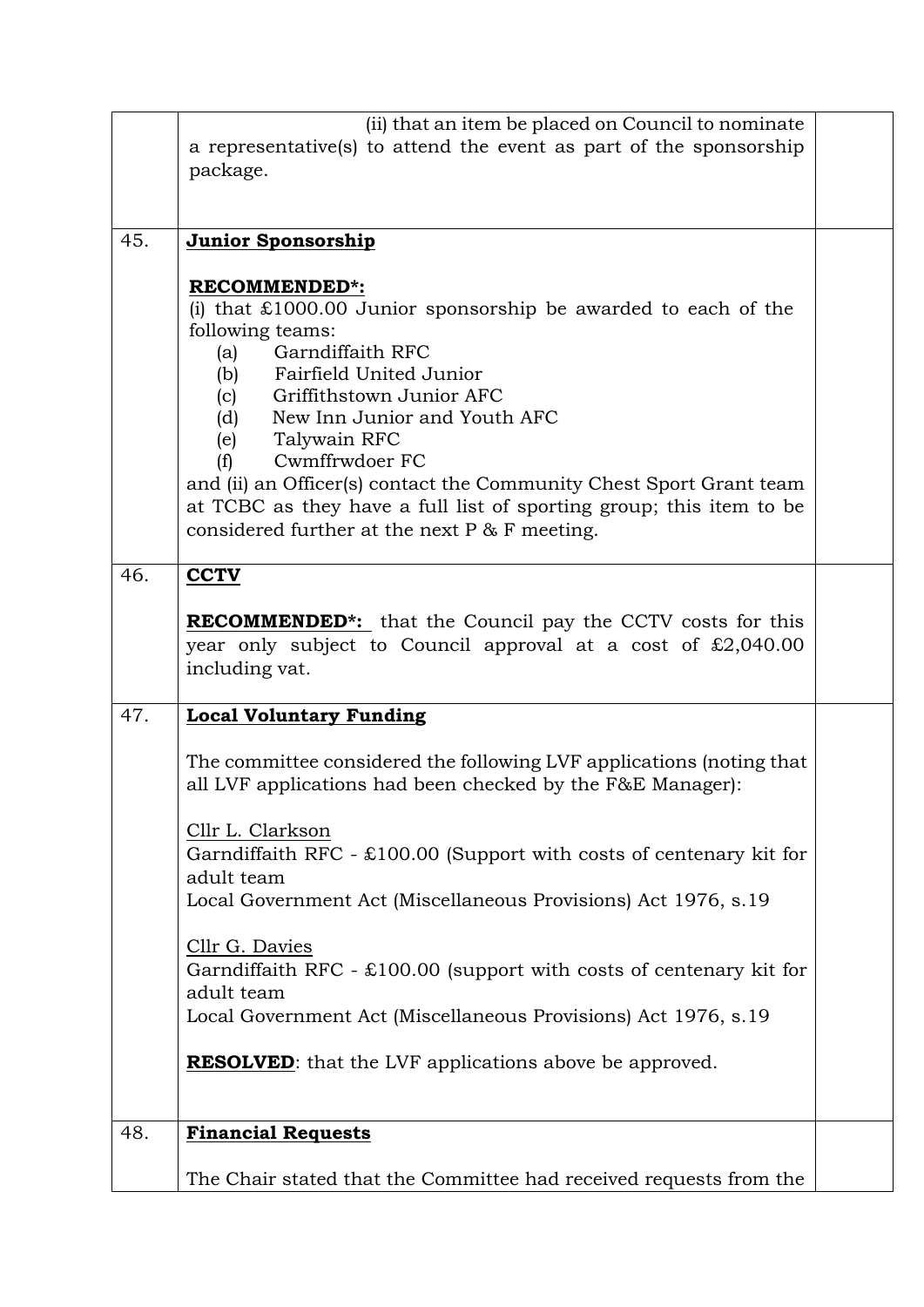|                                    | following organisations for financial assistance. All had provided<br>detailed information in relation to the charities.                                |  |  |
|------------------------------------|---------------------------------------------------------------------------------------------------------------------------------------------------------|--|--|
| $\left( i\right)$<br>(ii)<br>(iii) | <b>RECOMMENDED:</b> that $\text{\pounds}200.00$ be awarded to each charity as listed:<br>Teenage Cancer Trust<br>Kids Cancer Charity<br>Spinal Research |  |  |
|                                    |                                                                                                                                                         |  |  |

 This is a recommendation to the Council. The Council will make the final decision at a future meeting.

Chair ………………………………………………………………